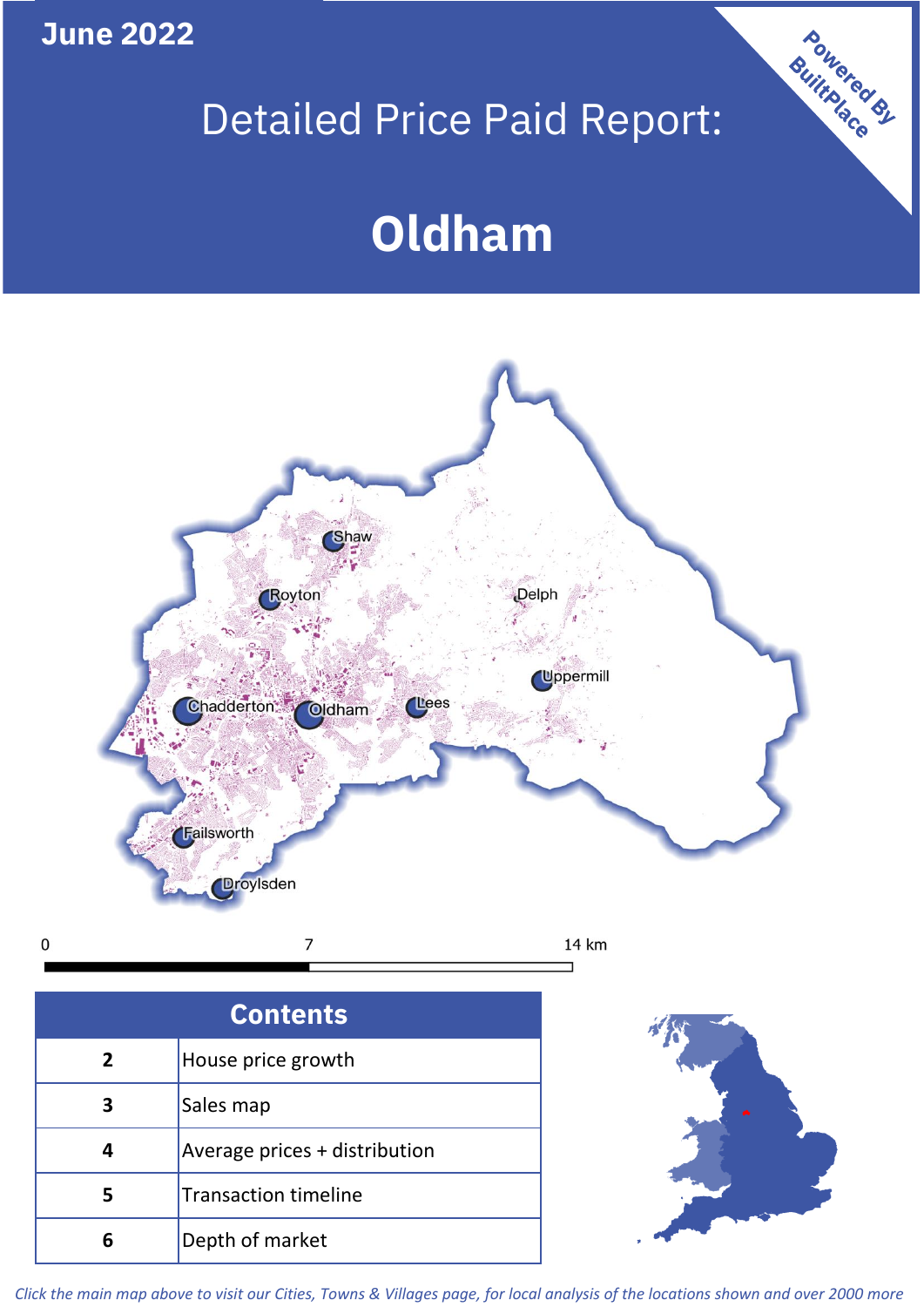#### **Headline Data**

|                     | <b>Current level</b> | 3 month | <b>Annual</b> | 5 year  | 10 year |
|---------------------|----------------------|---------|---------------|---------|---------|
| <b>House prices</b> | £177,328             | 3.6%    | 12.0%         | 46.5%   | 73.7%   |
| <b>Transactions</b> | 2,881                | $-9.7%$ | 17.2%         | $-1.4%$ | 58.3%   |

## **House Price Growth (April 2022 data)**

#### *Annual Change in House Prices*



House prices in Oldham grew by 12.0% in the 12 months to April 2022 (based on 3-month smoothed data). By comparison national house prices grew by 10.7% and prices in the North West grew by 11.0% over the same period.

Oldham house prices are now 40.5% above their previous peak in 2007, compared to +36.0% for the North West and +52.9% across England.



#### *Year-To-Date Change in House Prices, December to April*

Local prices have grown by 5.3% in 2022 so far, compared to growth of 5.1% over the same period last year.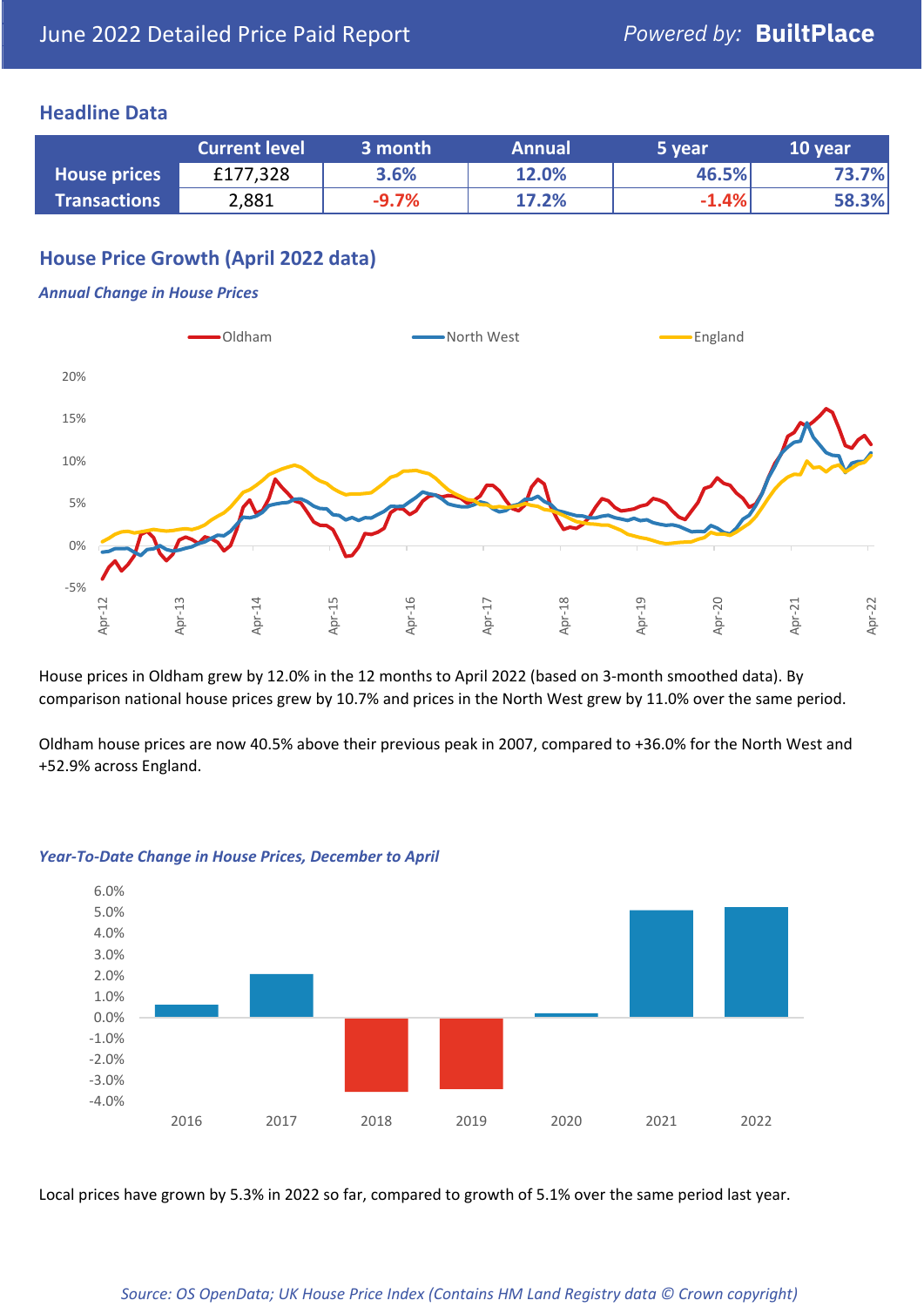## **House Price Map**

#### *12 months to April 2022*



*Each point is one postcode, coloured by the average value relative to all sales in this local authority (price bands are LA-specific quintiles).*

## **Map Key**

| Min      | Max      |                            |
|----------|----------|----------------------------|
| Up to    | £108,000 | 1st quintile / lowest 20%  |
| £108,000 | £139,000 | 2nd quintile               |
| £139,000 | £179,000 | 3rd quintile               |
| £179,000 | £242,000 | 4th quintile               |
| £242,000 | and over | 5th quintile / highest 20% |
|          |          |                            |

*Source: OS OpenData; UK House Price Index (Contains HM Land Registry data © Crown copyright)*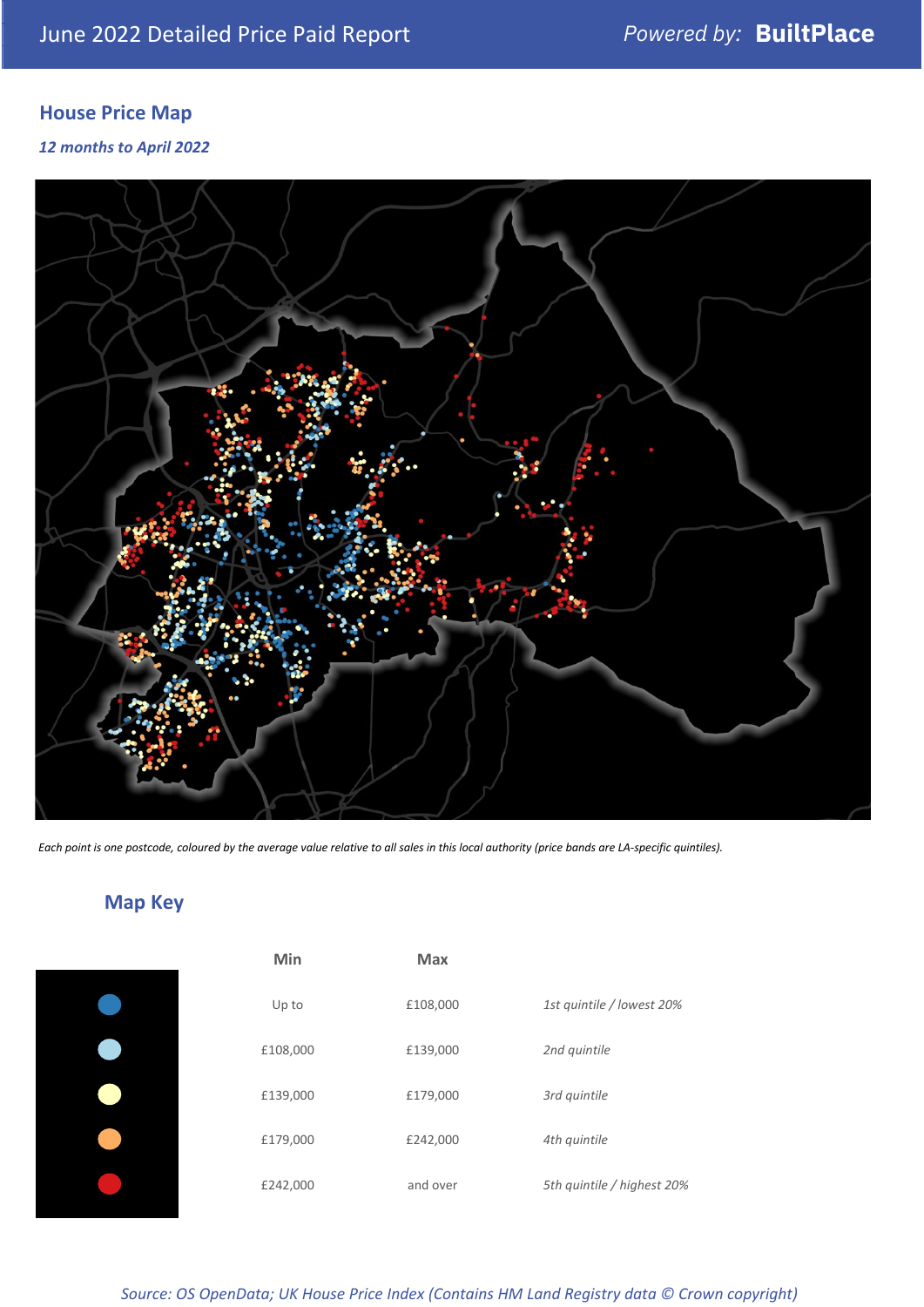## **Average House Price by Property Type**

## *12 months to April 2022*



|                 | <b>New</b>           | <b>Second hand</b> |  |
|-----------------|----------------------|--------------------|--|
| <b>Flat</b>     | No recorded<br>sales | £138,285           |  |
| <b>Terraced</b> | £316,121             | £135,488           |  |
| Semi-detached   | £305,496             | £202,677           |  |
| <b>Detached</b> | £325,781             | £353,255           |  |

### **House Price Distribution by Year**

*All properties, by price band and calendar year (2020 = year to date)*

|                    | 1997 | 2002 | 2007 | 2012 | 2017 | 2019 | 2020 |
|--------------------|------|------|------|------|------|------|------|
| <b>Under £100k</b> | 95%  | 87%  | 41%  | 47%  | 36%  | 17%  | 13%  |
| £100-200k          | 5%   | 11%  | 48%  | 43%  | 47%  | 52%  | 57%  |
| £200-300k          | 0%   | 2%   | 8%   | 8%   | 11%  | 20%  | 21%  |
| £300-400k          | 0%   | 0%   | 2%   | 2%   | 3%   | 7%   | 6%   |
| £400-500k          | 0%   | 0%   | 0%   | 0%   | 1%   | 2%   | 2%   |
| <b>£500k-1m</b>    | 0%   | 0%   | 0%   | 0%   | 1%   | 1%   | 1%   |
| £1-2m              | 0%   | 0%   | 0%   | 0%   | 0%   | 0%   | 0%   |
| <b>Over £2m</b>    | 0%   | 0%   | 0%   | 0%   | 0%   | 0%   | 0%   |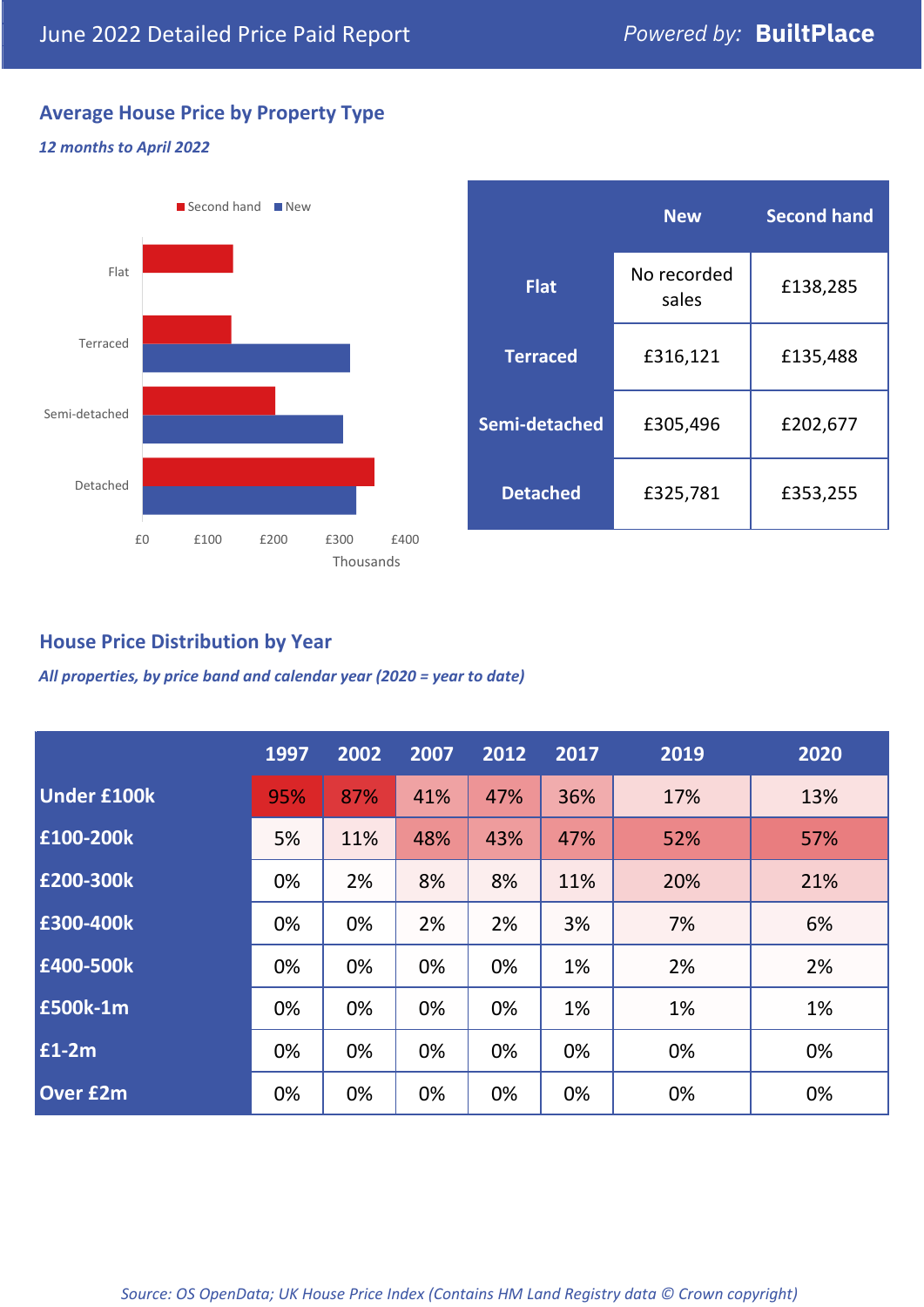## **Transactions (February 2022 data)**

*Annual Transactions, Indexed (2001-05 average = 100)*



There were 2,881 transactions in Oldham during the 12 months to February 2022. This is 62% of the average from 2001- 05 and suggests activity is significantly below pre-downturn levels.

Transactions in Oldham have grown by 9.2% since 2014, compared to changes of +3.4% for North West and -7.7% for England.



#### *Cash and New Build Sales as % of Total, by Year*

*Note: The data on this page EXCLUDES transactions identified as transfers under a power of sale/repossessions, buy-to-lets (where they can be identified by a mortgage), and transfers to non-private individuals - i.e. it comprises only Land Registry 'A' data.*